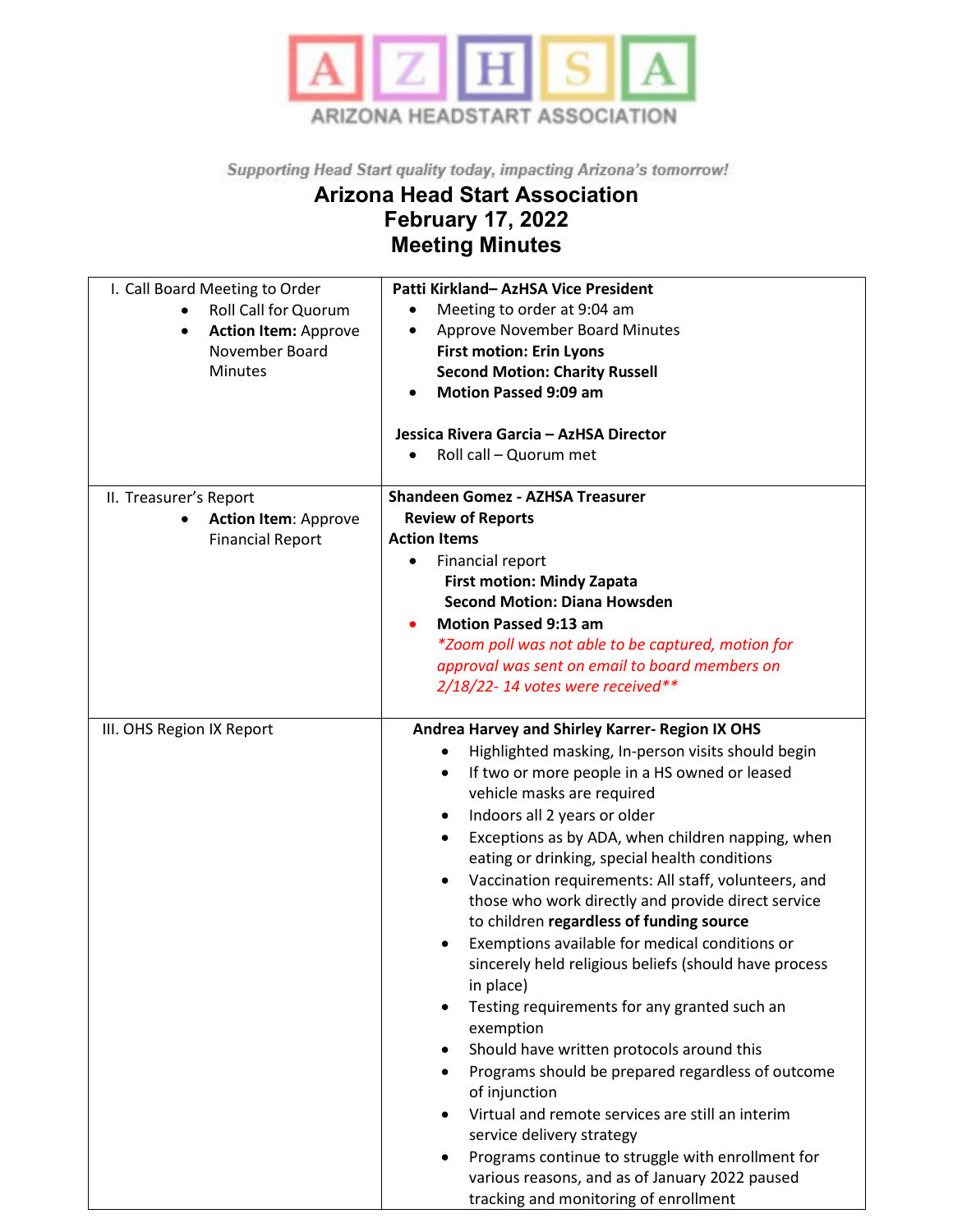|                                                     | Enrollment is AZ has stayed more stable, most<br>$\bullet$<br>programs are about 70% or more enrollment which<br>is consistent or better than national data<br>EHS enrollment saw a dip in January<br>٠<br>Prioritize staff wellness- IM Issued 9/27/21<br>٠<br>Will be discussed at school readiness calls<br>Strategies listed in power point<br>٠<br>Build Back Better- \$450B in total funding and \$15B<br>$\bullet$<br>to increase compensation of HS workforce over six<br>years<br>Mandating full enrollment of HS before creating<br>٠<br>additional Pre-K slots<br>Transportation IM- supports strategies to mitigate<br>the spread of Covid 19 (Review if your program<br>provides transportation services)<br>2022Poverty Guidelines released<br>٠<br>Federal reviews may be approached in a hybrid<br>٠<br>fashion (in-person and virtual)<br>Virtual CLASS pilot is being considered<br>List of items to be prepared to address in reviews<br>shared in power point<br>Consider waivers that may be needed before a<br>$\bullet$<br>review<br>OHS will be conducting a CARES Act Funding Study |
|-----------------------------------------------------|--------------------------------------------------------------------------------------------------------------------------------------------------------------------------------------------------------------------------------------------------------------------------------------------------------------------------------------------------------------------------------------------------------------------------------------------------------------------------------------------------------------------------------------------------------------------------------------------------------------------------------------------------------------------------------------------------------------------------------------------------------------------------------------------------------------------------------------------------------------------------------------------------------------------------------------------------------------------------------------------------------------------------------------------------------------------------------------------------------------|
|                                                     | Continue to engage with Upcoming National TTA<br>٠<br>Activities (Enrollment Forward: Intentional<br>Workforce, New Director Mentor Initiative, ERSEA<br>Institute, Arizona Coaching Network)                                                                                                                                                                                                                                                                                                                                                                                                                                                                                                                                                                                                                                                                                                                                                                                                                                                                                                                |
| IV. ADE/HSSCO Update Report                         | Lori Masseur - HSSCO Director<br>Partnership with DES Child Care Administration allows<br>٠<br>for more access to quality preschool programming<br>All eligible sites will get an email tomorrow<br>Website will be run by DES, but Az Dept of Education<br>will oversee the programing<br>Informational meetings will be happening in English and<br>$\bullet$<br>Spanish<br>Child Care Gap Report done Fall 2020<br>Study done to understand how AZ is leveraging ECE<br>$\bullet$<br>resources across funding streams<br>Partnership established to conduct Child Care Gap Part<br>2 and Fiscal map at municipality level<br>CLSD Grant to support early literacy and support to<br>$\bullet$<br>early childhood educators in the science of teaching<br>reading moving forward<br>Legislation Passed to use KEA Assessment across the<br>٠<br>state dependent on funding/looking forward to next<br>tool<br>Will be funded the next two years will be funded by the<br>Governor's Office<br>Questions to be collected and sent to Lori<br>Patti Kirkland- AZHSA Vice President                           |
| V. Region IX Report<br>VI. Build Back Better Update | This item was not discussed<br>$\bullet$<br>Lauren Zbyszinski-The Hunt Institute                                                                                                                                                                                                                                                                                                                                                                                                                                                                                                                                                                                                                                                                                                                                                                                                                                                                                                                                                                                                                             |
|                                                     | \$1.75T passed the House on November 2021                                                                                                                                                                                                                                                                                                                                                                                                                                                                                                                                                                                                                                                                                                                                                                                                                                                                                                                                                                                                                                                                    |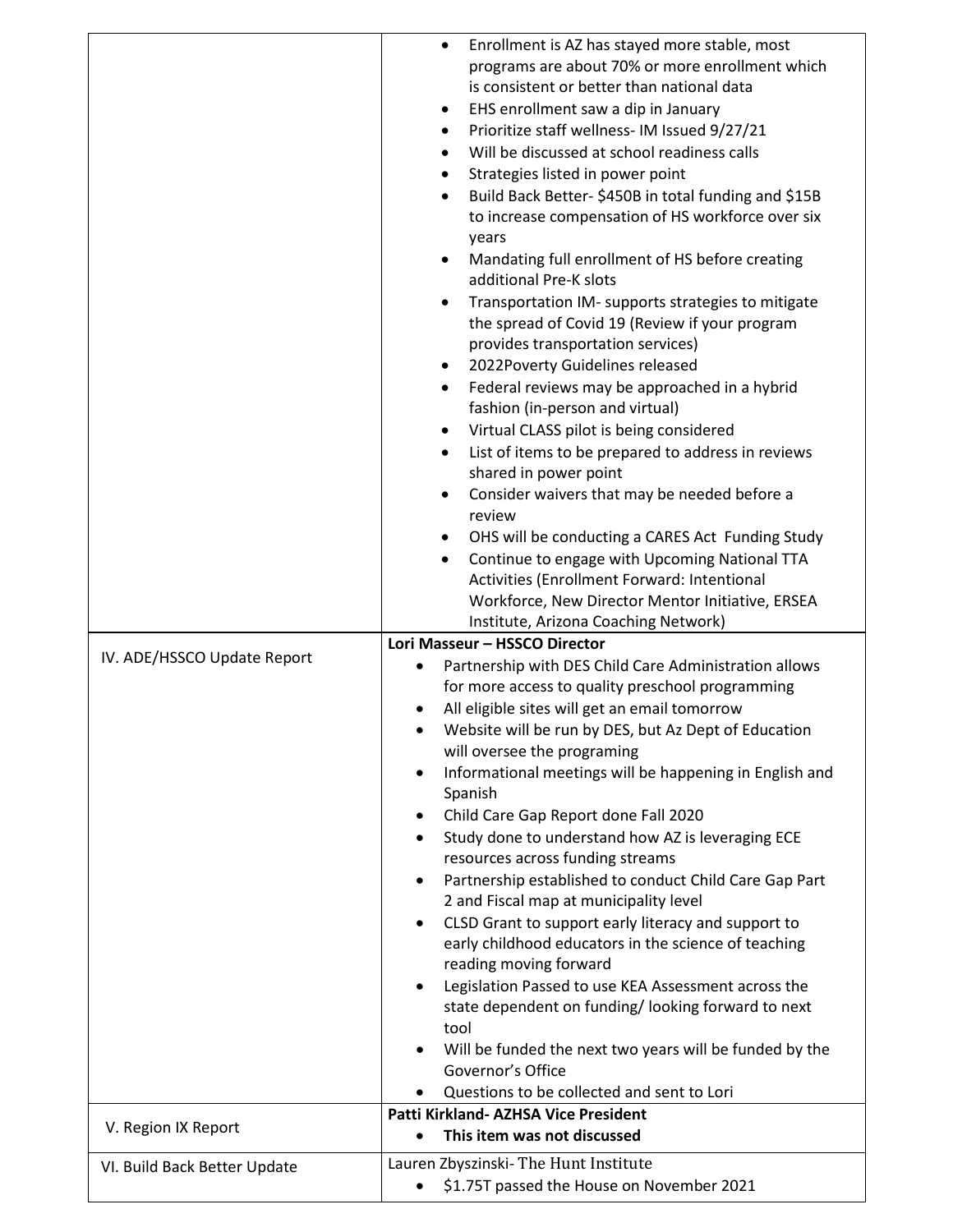|                                        | Child Care-creation of copayment system and sliding fee<br>$\bullet$                                    |
|----------------------------------------|---------------------------------------------------------------------------------------------------------|
|                                        | scale                                                                                                   |
|                                        | Language changed to include mixed delivery options                                                      |
|                                        | Universal Pre-K for 3 and 4 Year old children                                                           |
|                                        | Governor will need to designate a lead agency if they don't                                             |
|                                        | opt out                                                                                                 |
|                                        |                                                                                                         |
|                                        | States will attest that they have developed program<br>standards                                        |
|                                        |                                                                                                         |
|                                        | AZ governor did participated in meetings around BBB early                                               |
|                                        | education components, did not happen in all states                                                      |
|                                        | Pay Parity a focus                                                                                      |
|                                        | What was passed in November will not be what we see as a<br>final product                               |
|                                        | Final Product is still to be determined                                                                 |
|                                        | In discussion in the Senate, but official language not created                                          |
|                                        | Early Childhood Education Components of BBB may be                                                      |
|                                        | pulled out separately and renamed                                                                       |
|                                        | This makes support for Early Childhood Education                                                        |
|                                        | Components nondependent on other parts of the original                                                  |
|                                        | <b>BBB</b> bill                                                                                         |
|                                        | You can:                                                                                                |
|                                        | Contact your Senators and State Representatives with data                                               |
|                                        | Engage in gubernatorial campaigns                                                                       |
|                                        | Support and share professional pathways                                                                 |
|                                        | Encourage parents to get involved                                                                       |
|                                        | Sign onto NAEYC's Letter of Support                                                                     |
|                                        | Universal Pre-K efforts will strive to add to existing state                                            |
|                                        | programs, not replace them                                                                              |
|                                        | Lauren will send templates to Jessica to support                                                        |
|                                        | conversations with legislatures for families and early                                                  |
|                                        | childhood professionals                                                                                 |
| VII. Lakeshore                         | Andrea Dunlap and Patti Clark-Lakeshore                                                                 |
|                                        | Lakeshore is growing in Az<br>New Regional Manager Scott Jones will support Northern                    |
|                                        | Arizona counties                                                                                        |
|                                        | Taking learning outside-products to create outdoor                                                      |
|                                        | classrooms that incorporate more indoor activities                                                      |
|                                        | Indoor/Outdoor Learning Activity Carts (Language and<br>$\bullet$                                       |
|                                        | Literacy, Blocks and Builders, Math and Science)                                                        |
|                                        | Additional materials available to switch in and out of carts                                            |
|                                        | Mobile Pre-School Furniture to make transitions easier for                                              |
|                                        | the workforce                                                                                           |
|                                        | Products created to support social/emotional development                                                |
|                                        | in response to needs created by pandemic including story                                                |
|                                        | telling kits                                                                                            |
|                                        | Products available to promote Family Engagement including                                               |
|                                        | Individual Learning Kits for specific age groups that include                                           |
|                                        | instruction cards for families                                                                          |
| VIII. NHSA Winter Leadership Institute | <b>Executive Committee</b>                                                                              |
| Report Out                             | NHSA asked for additional funds to support increased<br>٠                                               |
|                                        | wages, mental health                                                                                    |
|                                        | Parents participated in visits<br>٠                                                                     |
|                                        | Staffers requested pictures and information around<br>٠<br>mental health initiatives we are rolling out |
|                                        | Invite legislators to visit your programs<br>٠                                                          |
|                                        |                                                                                                         |